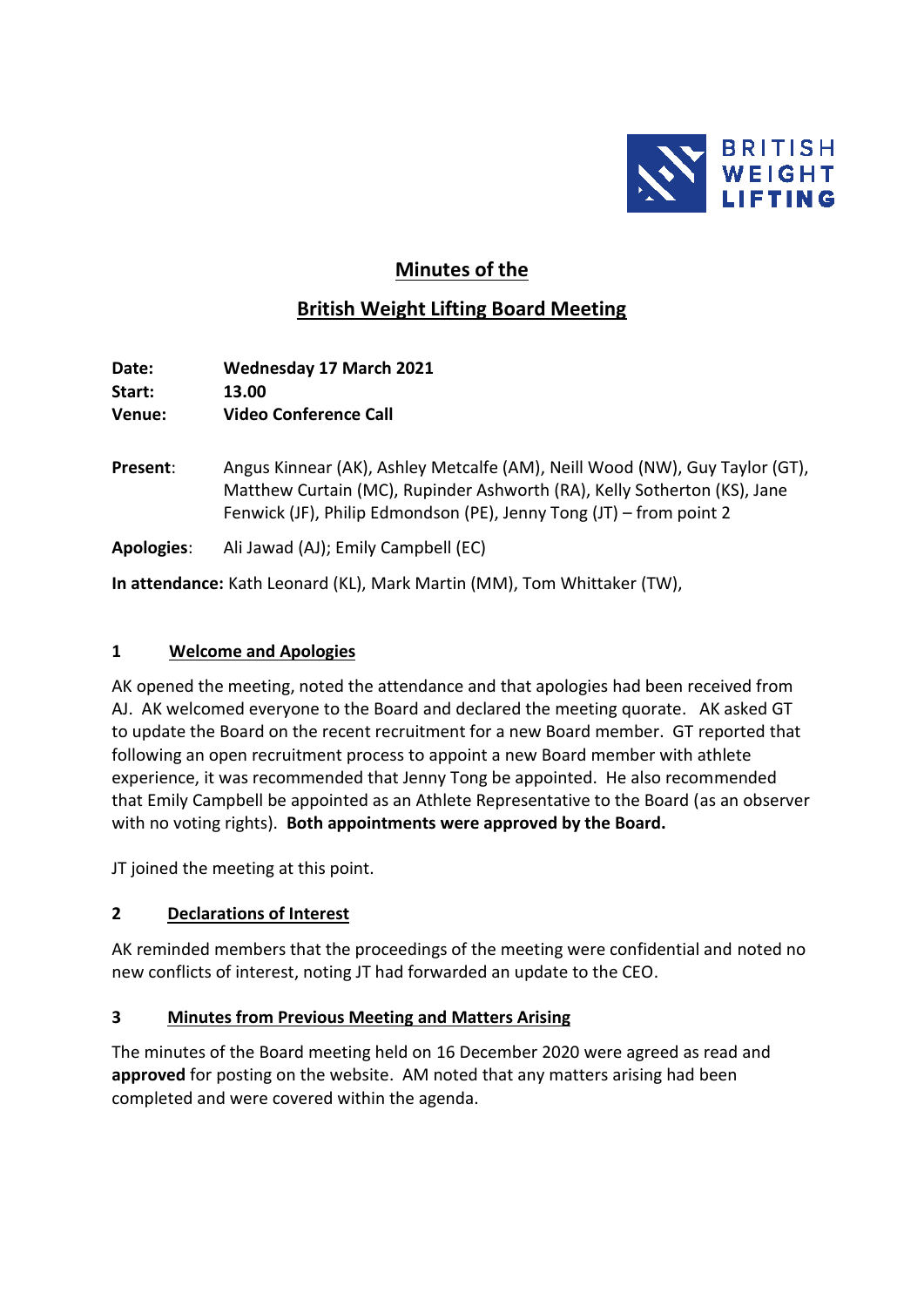# **4 Decisions Taken outside the Board Meeting**

Provisional Suspension of BWL Member – AK confirmed that following an independent investigation it had been recommended to suspend a BWL member for a two-year period. Details had been sent to the Board in advance of the meeting and **the Board formally approved this decision**. It was noted that the period of appeal would end on 19 March 2021 and following this, the decision would be confirmed.

### **5 Minutes and Recommendations from the Sub-Committees**

BWL Strategy 2021-25 Update – RA updated the Board on progress made with the new strategy, which included a presentation detailing that BWL would need to focus on strength training to a wider audience and ensure it was innovative and commercially focussed to be successful and a requirement to drive this forward would be the introduction of a new format competition. JF noted that a key issue is that the current perception of BWL being a traditional organisation and this perception would need to be changed. KS suggested establishing partnerships could be a way to help, eg Parkrun, GP referrals and making appropriate links with fitness, health and wellbeing organisations and Charities. AM also outlined the sporting performance needs, especially due to the extra funding received for both para-powerlifting and weightlifting, noting that it would be necessary to deliver against targets and drive forward the development of education, coaching at an international level and developing a better infrastructure in the run up to Paris 2024. With regard the new format/concept competition, AM advised this was being moved forward by the working party with support from the agency (TMA). AM/AK/RA advised they were due to meet with TMA on 29 March and further updates would be shared with the Board once available.

AM agreed to circulate the BWL Strategy presentation and MC asked RA if a further meeting on the strategy could be held with the England Group, which was also agreed along with other appropriate stakeholder consultations.

McLaren review – PE updated on the review he had carried out. He reminded the Board that he had worked with UK Sport on the terms of reference and findings from the investigation and the full report had been circulated to the Board. He asked the Board to consider the recommendations he had made and provide feedback. It was also noted that the International Relations Committee should provide final GB or England nominations for future IWF and International Federation candidates.

# **6 Finance Matters**

# Management Accounts for January 2021

MM gave an overview of the January Management accounts noting a £120k surplus in the first ten months, which were a significant improvement on the budget and mainly the result of successful online course income. He provided an analysis of the results compared to last year, noting some savings in staff costs and reported that the reserves remained healthy. NW asked about the tax position and whether it would be appropriate to donate some of the profits to the BWL charity to reduce any tax liability. **It was agreed that AM/MRM/NW/AK would discuss this further and forward any recommendations to the Board ahead of the end of the financial year.**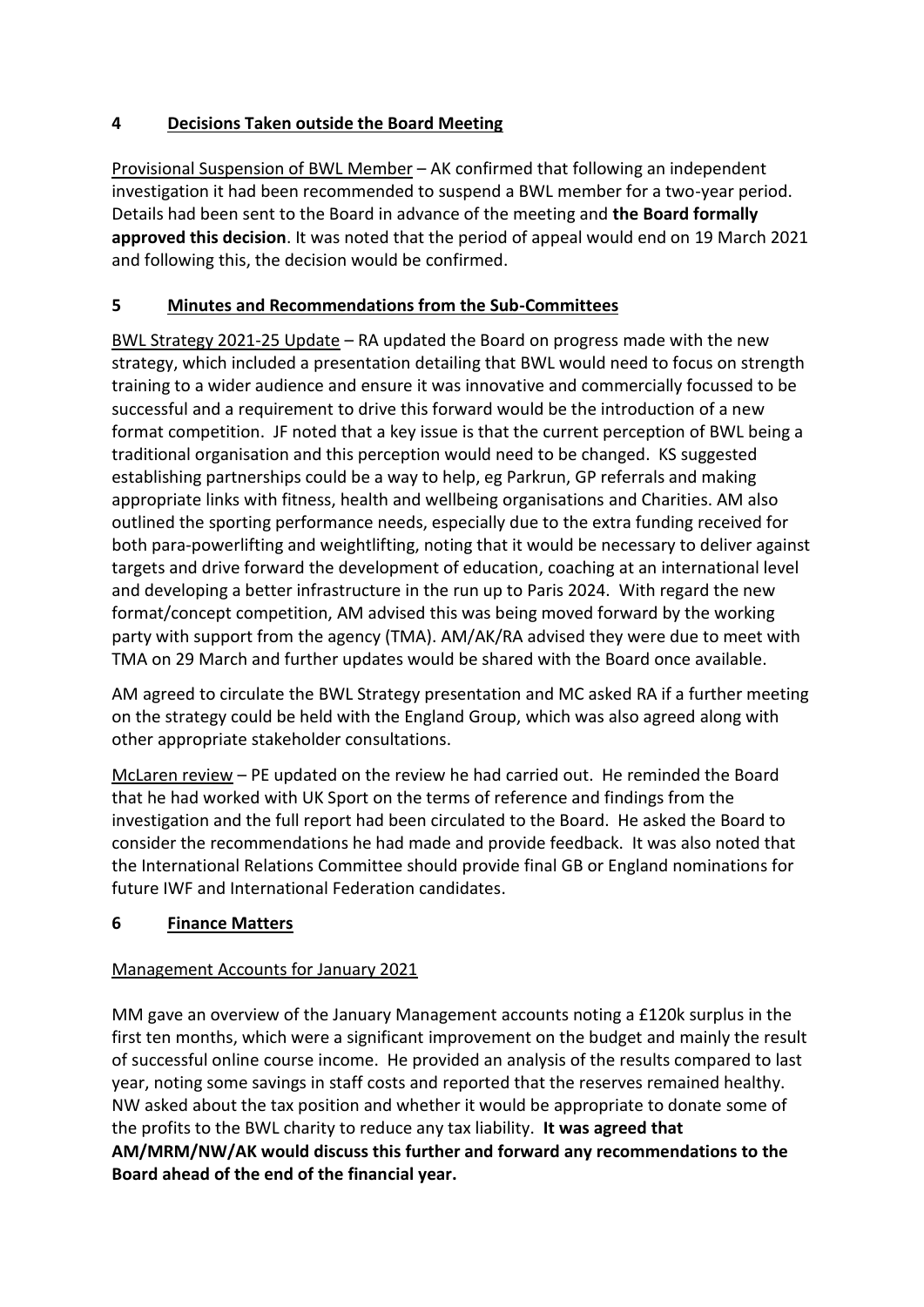#### Budget for 2021/22

MRM advised that the budget had already been discussed and provisionally approved by the Audit and Finance Committee, outlining increased income and expenditure due to the uplifts in UK Sport funding for performance programmes and showed a targeted year-end profit of £25k. The new budget was widely discussed and MRM advised that on top of the increased UK Sport performance and continued Sport England development funding, the budget also included an increased income target for BWL's own independent income streams, including a £450k contribution from its educational courses. There was further discussion over the proposed increase in this area and AM explained the next stages of the educational strategy, which included a mix of online and physical opportunities, with a number of new courses ready to be launched aimed at a much broader and more diverse strength related audience. **The Board agreed to approve the proposed 2021/2 budget.**

#### **8 Operational Reports**

#### Performance Update

TW provided an update on athlete training noting many of the WCP athletes were now training from home and/or Loughborough facilities and that all the athletes remained healthy and well. He provided an update on the preparation, selection process and protocols around the Para Games and updated on preparations for the Manchester World Cup. He advised that the new UK Sport funding was welcomed with an increase on previous levels which would mean the number of WCP places would increase from six to nine. KS asked about any insight into Covid vaccines pre-Tokyo and timings for entry to and exit from the athlete village, which TW responded to.

#### Olympic Lifting and Talent Pathway Update

AM provided an overview of the plans to prepare Team England lifters to deliver success at the Birmingham 2022 Commonwealth games noting an initial squad of 30 athletes had been announced with financial support from Sport England funding. He advised that a number of camps were scheduled from April and the European Senior competition was scheduled for April in Moscow which four lifters would attend in their pursuit of qualification for Tokyo. MC noted that the IWF would need to review the process as a number of pre-qualification events had been cancelled. AM also advised that the Talent Pathway was continuing to develop and deliver above target expectations. AM added that initial plans aligned to the new UK Sport Progression Funding had been developed and were ready to be implemented as soon as final agreements, which had previously been approved by the Board had been signed prior to the end of March.

#### Operational Update

KL provided an update on operational delivery for this year and planning for next year, noting the need to constantly re-focus and prioritise due to the impact of Covid. She then covered further operational updates including developments and progress relating to Workforce, Competitions, Communications and Governance matters. Workforce and education had continued to generate positive results, along with the new virtual competitions. The on-going negative impact of Covid on Membership figures was noted along with the Executive's proposal to introduce a new Membership role in the revised